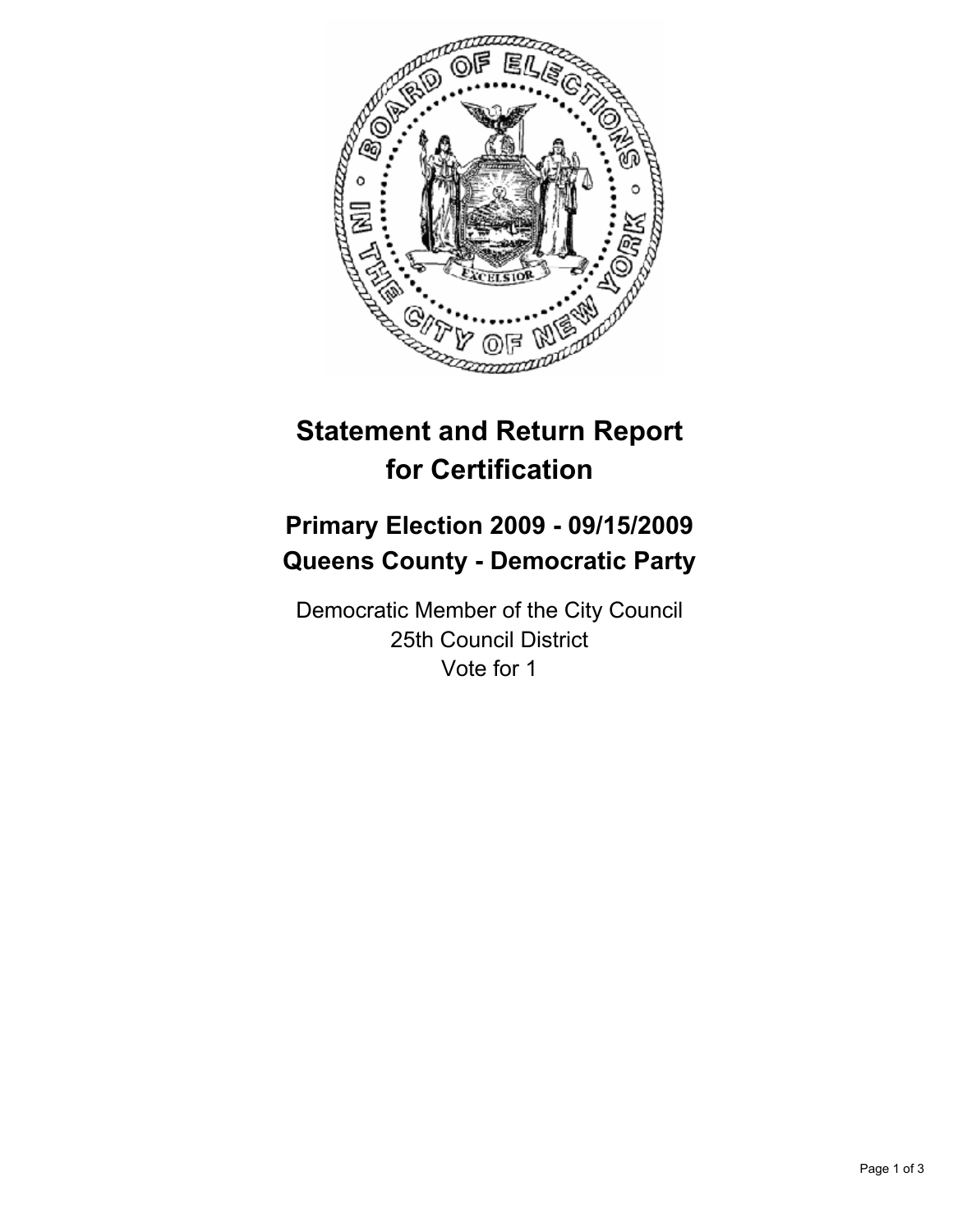

## **Assembly District 28**

| <b>Total Votes</b>       | 5 |
|--------------------------|---|
| <b>HELEN SEARS</b>       | 2 |
| STANLEY JOSEPH KALATHARA | 0 |
| <b>DANIEL DROMM</b>      | 3 |
| AFFIDAVIT                | 0 |
| ABSENTEE/MILITARY        | 0 |
| <b>EMERGENCY</b>         | 0 |

#### **Assembly District 34**

| <b>Total Votes</b>         | 2.954 |
|----------------------------|-------|
| DAVID J ROSASCO (WRITE-IN) |       |
| <b>HELEN SEARS</b>         | 1.120 |
| STANLEY JOSEPH KALATHARA   | 300   |
| DANIEL DROMM               | 1,533 |
| AFFIDAVIT                  | 19    |
| ABSENTEE/MILITARY          | 65    |
| <b>EMERGENCY</b>           | 12    |

## **Assembly District 35**

| <b>EMERGENCY</b>         | 8     |
|--------------------------|-------|
| ABSENTEE/MILITARY        | 25    |
| AFFIDAVIT                | 19    |
| <b>DANIEL DROMM</b>      | 786   |
| STANLEY JOSEPH KALATHARA | 288   |
| <b>HELEN SEARS</b>       | 1,034 |
| <b>Total Votes</b>       | 2.108 |

## **Assembly District 36**

| <b>Total Votes</b>       |   |
|--------------------------|---|
| <b>HELEN SEARS</b>       |   |
| STANLEY JOSEPH KALATHARA | 2 |
| <b>DANIEL DROMM</b>      | 4 |
| AFFIDAVIT                | 0 |
| ABSENTEE/MILITARY        | 0 |
| <b>EMERGENCY</b>         | 0 |

#### **Assembly District 39**

| <b>EMERGENCY</b>         | 0     |
|--------------------------|-------|
| ABSENTEE/MILITARY        | 20    |
| AFFIDAVIT                | 14    |
| <b>DANIEL DROMM</b>      | 932   |
| STANLEY JOSEPH KALATHARA | 126   |
| <b>HELEN SEARS</b>       | 486   |
| <b>Total Votes</b>       | 1.544 |